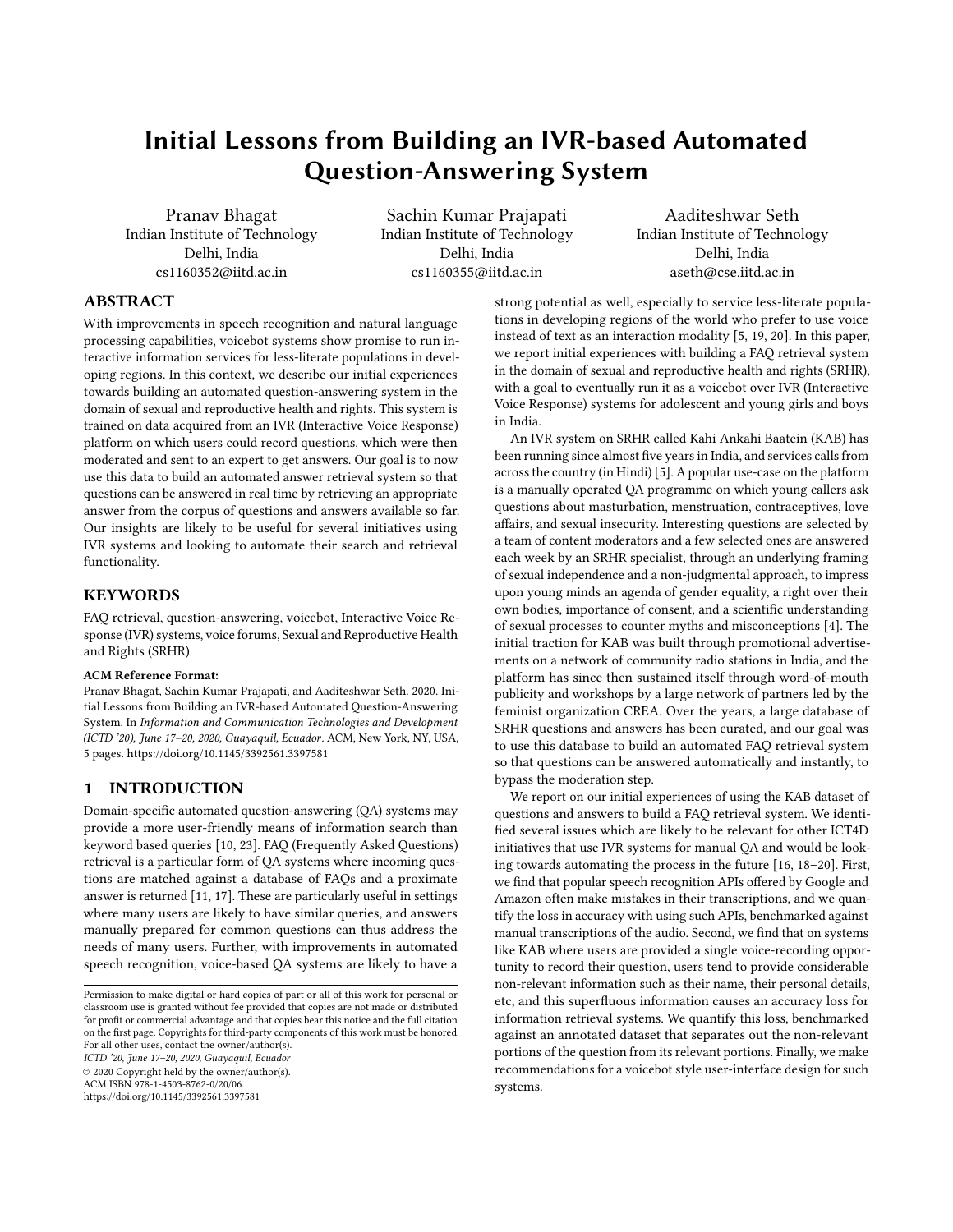## 2 RELATED WORK

With improvements in natural language processing methods, chatbots have emerged as a novel interaction modality to guide users in content search and retrieval, and have also found applications in social development contexts. Mental health is one such area where users seem to feel comfortable in interacting anonymously with a non-judgemental machine [\[1\]](#page-3-0), and has seen innovations such as Woebot [\[9\]](#page-4-11) which first asks the user a series of questions and then recommends to them appropriate tools and strategies for behavioral therapy. Doctor Vdoc is another chatbot for medical purposes to get referral advice [\[15\]](#page-4-12). Attempts have also been for voicebots in the social development context, such as FarmChat [\[12\]](#page-4-13), to answer farmer queries in Hindi. Our work is related but addresses a different problem. One, we evaluate the feasibility of using IVR systems for voice input, which tends to be of a lower audio quality than voice recordings done via a smartphone mobile application. Two, our dataset from KAB is not in a conversational format through which we can derive a dialogue flow, rather our setting is of FAQ retrieval where we need to match an incoming query question against an FAQ database and return an appropriate answer.

FAQ retrieval is a form of automated QA. Research in automated QA can itself be divided into two broad areas: factoid and nonfactoid question-answering. Factoid QA tackles factual questions that are typically answerable in short answers, such as "who is India's prime minister", and research looks at learning or retrieving such facts from document corpuses like the Wikipedia [\[3\]](#page-4-14). Our problem is closer to that of non-factoid QA, which tries to answer questions like "how can I delete my Facebook account". Past work has tried to solve this task by building knowledge bases of possible question trees and answer trees [\[24\]](#page-4-15), matching questions and answers using the word embedding based features of uni/bi/tri-grams and other linguistic units [\[8\]](#page-4-16), and other matching techniques such as through the use of a bi-LSTM architecture with an attention model to learn better word representations [\[22\]](#page-4-17), and a BERT based architecture to fine-tune representations during the training phase as well [\[6\]](#page-4-18). In this paper, we use the BERT model and compare it against a baseline model that uses simple Jaccard's similarity to match questions and answers.

Conversational interaction and FAQ retrieval in the IVR setting has not been actively researched as yet. Several IVR systems, especially voice forums where users can listen to audio messages and record their own messages, have been actively used in social development programmes such as for agricultural advisory [\[20\]](#page-4-7), grievance reporting [\[16,](#page-4-9) [18\]](#page-4-10), behavior change communication [\[2\]](#page-4-19), and support groups for physically disabled people [\[7\]](#page-4-20) and HIV/AIDS patients [\[13\]](#page-4-21), among others. None of these platforms have however so far attempted to automate their search and retrieval functions for greater scalability. Google's Dialogflow $^1$  $^1$  and Amazon's Alexa $^2$  $^2$  have emerged as popular frameworks to develop chatbots and voicebots with which such IVR systems can integrate to build a conversational capability that goes beyond the current keypress-based interaction modality used in most such systems. Alexa is also building a crowdsourced database for factoid QA [\[14\]](#page-4-22), but cannot handle non-factoid

QA like FAQ retrieval. Our insights are therefore likely to be useful to many IVR systems for social development that want to build conversational FAQ retrieval systems, and have a dataset that has been acquired in a non-conversational setting.

# 3 KAB DATASET

The KAB dataset we use is a collection of audio files of 90 answers and 516 questions, that came up in the last two years of the running of KAB. Whenever a question is recorded on KAB, content moderators first try to identify an earlier answer that can be served in response to the question, else they refer the question to an SRHR expert. The expert then provides an answer to this new question. In this way, each answer in the dataset was mapped to multiple questions, essentially capturing different ways in which the question could have been asked.

Since questions were recorded over IVR, some of them had a poor audio quality. We worked with an agency to manually transcribe all questions and answers, and also obtained transcripts through the Google and Amazon speech APIs as well. We found that this automatically transcribed text had two sources of errors: (a) Several parts of the audio recording being of very poor quality could not be transcribed at all, resulting in very short transcripts for some audio, and (b) some words were misspelled, especially sexual terms or Hindi slangs as shown in Figure [1.](#page-2-0) For this second source of error, we built a custom vocabulary with help from the KAB team and also by identifying words having a high TF/IDF score in several online manuals related to SRHR provided to us by the KAB team. The Amazon APIs allow such a custom vocabulary to be specified. We then evaluated the quality of the automatically generated transcripts using two metrics. First, we computed the words/sec for the question audios by dividing the number of words in the automatically generated transcript by the length (in seconds) of the audio. Hindi is typically spoken at a rate 1.5 words/sec, and transcripts which are considerably shorter than this ratio are likely to be for cases where the transcription failed. Figure [2a](#page-2-1) shows a CDF of the words/sec for transcripts generated through the different methods. Second, we compare the automatically generated transcripts with the manual transcripts by computing word error rate based on the length normalized edit distance between the ground-truth sentence and the hypothesis sentence. Figure [2b](#page-2-1) shows a CDF of the word error rates for the different transcripts. Both metrics demonstrate the superiority of the transcripts generated by the Amazon APIs with a custom vocabulary, and we use this for subsequent experiments.

Finally, since several questions were very descriptive, content moderators familiar with KAB for several years helped us break each question into three parts: Likely non-relevant information given by the users such as their name or location, possibly relevant contextual information such as the user's age or gender, and the actual question. An example is shown in Figure [3.](#page-2-2)

## 4 METHODOLOGY

Our FAQ retrieval task can be framed as follows. The FAQ database is organized in terms of (Q, A) pairs. When a user ask a new query (q), it needs to be matched against the (Q, A) database to find an appropriate answer. In other contexts, Question-question (Q-q) similarity is known to perform better than (A-q) similarity [\[21\]](#page-4-23);

<span id="page-1-0"></span><sup>1</sup>https://dialogflow.com/

<span id="page-1-1"></span><sup>2</sup>https://www.alexa.com/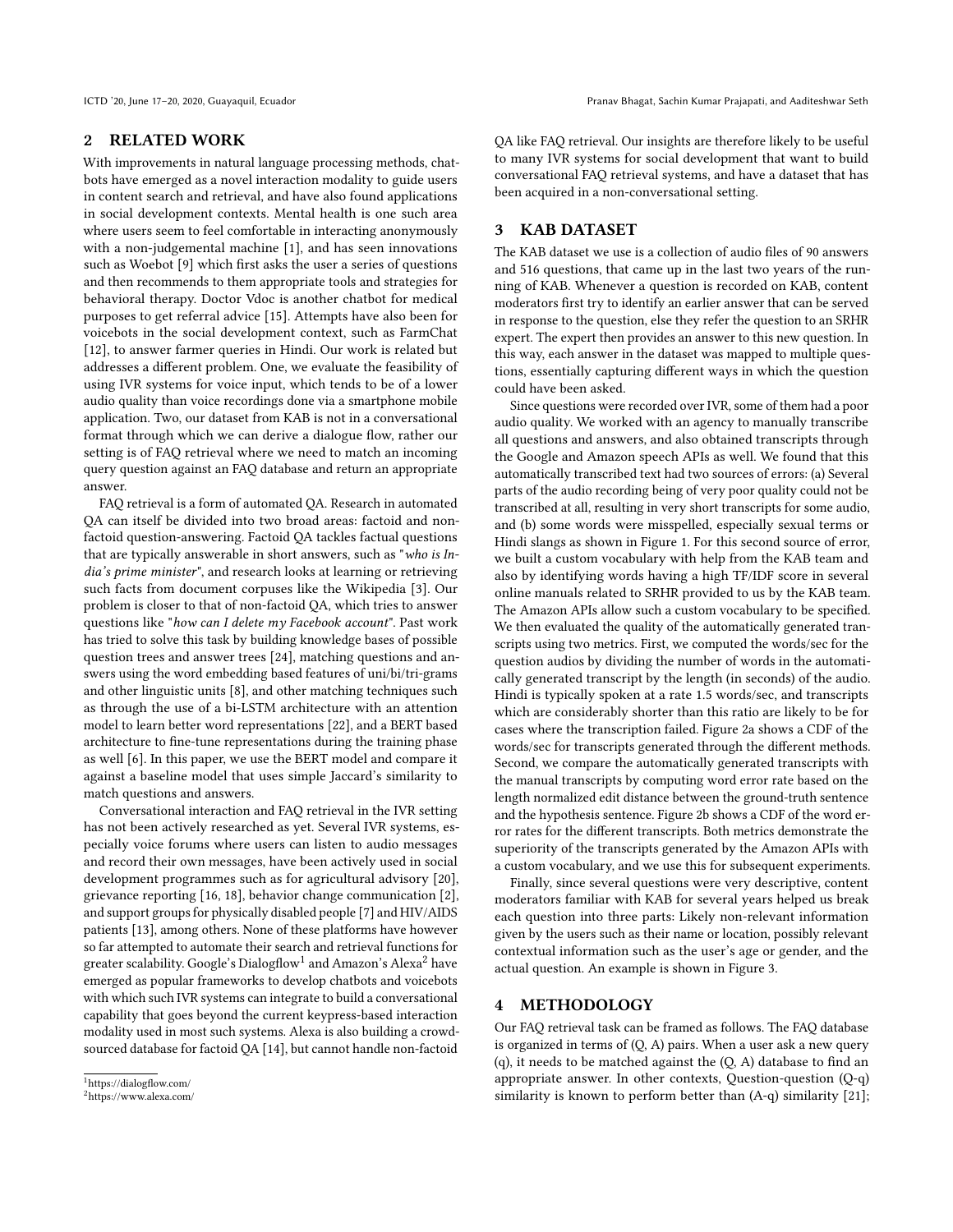Initial Lessons from Building an IVR-based Automated Question-Answering System ICTD '20, June 17-20, 2020, Guayaquil, Ecuador

<span id="page-2-0"></span>सेक्स(sex) -> टेस्ट(Test), सेट(Set) यौन सम्बन्ध(Yaun Sambandh) -> जो समन(Joe Summon) शरेणी(Shreni) -> सिनेमा(Cinema) गर्भधारण(Garbhadharana) -> घर उधारण(Ghar Udharan) एड़स(AIDS) -> एट(ET), एक(Ek) हस्तमैथन(Hastmaithun) -> हफ्ता में(Hafta me) माहवारी(Mahavari)-> वहाँ भारी (vaham Bhari) एचआईवी एड़स(HIV AIDS) -> एक भी एड(Ek Bhi ed)

Figure 1: Incorrectly transcribed words in Hindi. Words in red were transcribed correctly after listing them in a custom dictionary

<span id="page-2-1"></span>

(a) CDF for words per sec ratio of (b) CDF for word error rate of questions questions

<span id="page-2-2"></span>

Figure 3: An example of a typical question

we go with this thumbrule and use two methods to compute (Q-q) similarity.

As a baseline, we use Jaccard similarity $^3$  $^3$  to find the best (Q-q) match. Jaccard similarity between the query (q) and the candidate set of Questions (Q) can be calculated<sup>[4](#page-2-4)</sup>. We remove Hindi stop words, then we select from the database the best matching question to the query question, and return the corresponding answer.

We compare the baseline with a state-of-the-art FAQ retrieval system that uses the BERT (Bidirectional Encoder Representations from Transformers [\[6\]](#page-4-18)) model. Unlike other language representation models, BERT first uses a large corpus of data to learn deep bidirectional representations for words (using both the left and right side context of the words) and then further fine-tunes these representations when it is trained in specific domains. The word embeddings generated by BERT are therefore better as they capture the context in which the words are used in the training data, as compared to other pre-trained word representation models like Word2vec which only develop static word embeddings. We then use BERT to compute Q-q similarity by applying the embeddings to a sentence-pair classifier. This sentence-pair classifier is developed as follows: For each positive example  $(Q,q)$  in the training data, we

randomly select  $q^2$  and produce negative training data  $(Q,q^2)$ , then use these positive and negative examples to train the sentence-pair classifier. BERT, being pre-trained on a large corpus of data, has been shown to achieve good results especially in cases where the data size for tasks within specific domains is small, quite similar to our setting.

## 5 RESULTS

We conduct the following experiments to study FAQ retrieval feasibility in our setting. For each experiment, we break the question database into a training set (Q) and a test set (q). For answers with more than 10 questions we used a 50/50 training/test split, and for answers with fewer questions we used a 70/30 training/test split. The results are in Table [1.](#page-3-1)

- (1) Both (Q, A) and (q) use transcriptions generated by the Amazon APIs with the custom vocabulary.
- (2) Both  $(Q, A)$  and  $(q)$  use manual transcriptions.
- (3) Only the relevant portions of the questions and answers is used with the manual transcripts for  $(Q, A)$  and  $(q)$ .
- (4) We divide the training and test sets into ten broad themes that KAB covers: Relationships, Conception and Contraception, Menstruation, Human anatomy, Sexual intercourse related information, Types of sexual behaviour, STDs and HIV, Homosexuality, Abortion, and Breastfeeding. The evaluation is done within each theme, to evaluate a setup where the user first specifies a broad theme and then asks a question. This restricts the search space and can potentially lead to more accurate answers. We do this evaluation using only the relevant portions of the  $(Q, A)$  and  $(q)$  datasets.
- (5) Considering the theme-wise segmentation, we evaluate a case where  $(q)$  is automatically transcribed but  $(Q, A)$  is manually transcribed. This mimics a real-world setting where in real-time the question asked by the user can be automatically transcribed but the database can be curated and manually transcribed separately.

For each of the five experiments, we also evaluate an approximate match of returning answers that are similar to the actual answer but are still likely to be satisfactory for the user. These approximate matches were developed with help from the KAB team.

All the experiments are evaluated using the following metrics: SR@1 (Success Rate in returning the correct answer), SR@3 (Success Rate in the top-3 results, of having at least one correct answer among the top-3), MRR (Mean Reciprocal Rank, to give greater weight to correct answers ranked higher), and NDCG (Normalized Discounted Cumulative Gain, for a measure of usefulness through graded relevance. Results for both the BERT model and the baseline Jaccard similarity model are given.

We can see that the first experiment which only uses automatically generated transcripts is not able to perform well, indicating the need for manually transcribed and curated data. The second experiment of using manual transcripts works better, but greater success is achieved in the third experiment that eliminates superfluous information from both the questions and answers. The results further improve when the search space is restricted by having the user select in advance the broad theme of interest to them. The approximate-match evaluation of this setup gives an SR@3 close to

<span id="page-2-3"></span><sup>3</sup>https://en.wikipedia.org/wiki/Jaccard\_index

<span id="page-2-4"></span><sup>4</sup>https://towardsdatascience.com/overview-of-text-similarity-metrics-3397c4601f50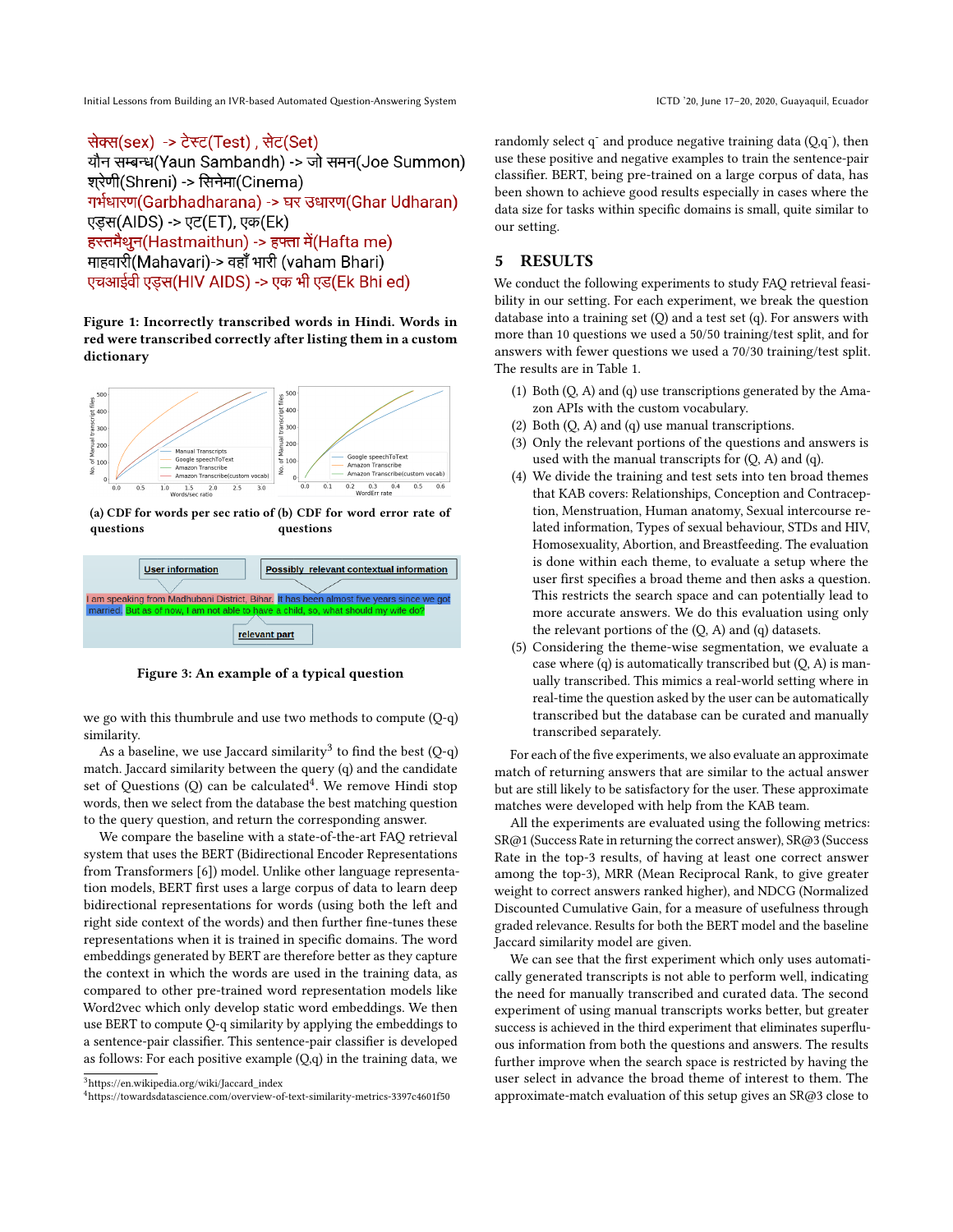<span id="page-3-1"></span>

| <b>Model Used</b>                                                                                    | <b>Exact match</b> |       |       |            |             | Approximate match |       |       |            |             |
|------------------------------------------------------------------------------------------------------|--------------------|-------|-------|------------|-------------|-------------------|-------|-------|------------|-------------|
| 1) Data transcribed using Amazon Transcribe (with custom vocabulary)                                 |                    |       |       |            |             |                   |       |       |            |             |
|                                                                                                      | SR@1               | SR@3  | SR@5  | <b>MRR</b> | <b>NDCG</b> | SR@1              | SR@3  | SR@5  | MRR        | <b>NDCG</b> |
| BERT_multilingual                                                                                    | 0.035              | 0.082 | 0.143 | 0.077      | 0.031       | 0.026             | 0.074 | 0.121 | 0.061      | 0.018       |
| Jaccard Similarity                                                                                   | 0.1                | 0.186 | 0.229 | 0.159      | 0.061       | 0.108             | 0.199 | 0.26  | 0.174      | 0.082       |
| 2) Manually transcribed data                                                                         |                    |       |       |            |             |                   |       |       |            |             |
|                                                                                                      | SR@1               | SR@3  | SR@5  | <b>MRR</b> | <b>NDCG</b> | SR@1              | SR@3  | SR@5  | MRR        | <b>NDCG</b> |
| BERT_multilingual                                                                                    | 0.117              | 0.299 | 0.359 | 0.227      | 0.088       | 0.355             | 0.511 | 0.593 | 0.452      | 0.143       |
| Jaccard Similarity                                                                                   | 0.229              | 0.329 | 0.394 | 0.308      | 0.113       | 0.268             | 0.394 | 0.463 | 0.356      | 0.116       |
| 3) Manually transcribed data (using only relevant portions)                                          |                    |       |       |            |             |                   |       |       |            |             |
|                                                                                                      | SR@1               | SR@3  | SR@5  | <b>MRR</b> | <b>NDCG</b> | SR@1              | SR@3  | SR@5  | <b>MRR</b> | <b>NDCG</b> |
| BERT_multilingual                                                                                    | 0.312              | 0.502 | 0.57  | 0.429      | 0.16        | 0.452             | 0.593 | 0.697 | 0.545      | 0.176       |
| Jaccard Similarity                                                                                   | 0.29               | 0.466 | 0.557 | 0.402      | 0.155       | 0.353             | 0.548 | 0.629 | 0.466      | 0.158       |
| 4) Manually transcribed data (using only relevant portions), segmented into broad themes             |                    |       |       |            |             |                   |       |       |            |             |
|                                                                                                      | SR@1               | SR@3  | SR@5  | <b>MRR</b> | <b>NDCG</b> | SR@1              | SR@3  | SR@5  | MRR        | <b>NDCG</b> |
| BERT_multilingual                                                                                    | 0.389              | 0.606 | 0.71  | 0.525      | 0.191       | 0.471             | 0.683 | 0.751 | 0.59       | 0.19        |
| Jaccard Similarity                                                                                   | 0.362              | 0.615 | 0.733 | 0.513      | 0.191       | 0.448             | 0.697 | 0.787 | 0.583      | 0.197       |
| 5) Same as previous with manually transcribed training data, but query data transcribed using Amazon |                    |       |       |            |             |                   |       |       |            |             |
|                                                                                                      | SR@1               | SR@3  | SR@5  | <b>MRR</b> | <b>NDCG</b> | SR@1              | SR@3  | SR@5  | <b>MRR</b> | <b>NDCG</b> |
| BERT_multilingual                                                                                    | 0.271              | 0.489 | 0.593 | 0.41       | 0.159       | 0.353             | 0.548 | 0.643 | 0.474      | 0.157       |
| Jaccard Similarity                                                                                   | 0.226              | 0.416 | 0.543 | 0.36       | 0.136       | 0.276             | 0.502 | 0.633 | 0.425      | 0.143       |



70% and SR@5 of up to 75%, which is quite good considering that KAB users tend to browse up to six messages on average when they call the IVR. In the final setting when the query question uses the automatically transcribed text, the performance falls by about 20%. The BERT model does somewhat better than the Jaccard similarity model, but the difference is not large, indicating that the lightweight Jaccard model may be a reasonably satisfactory choice in practice.

## 6 DISCUSSION AND FUTURE WORK

Our attempt towards building an IVR-based FAQ retrieval system showed that it is sensitive to the accuracy of the speech recognition APIs. It can also benefit from narrowing the search space by asking users to specify the topic in more detail, and by constraining the user to ask crisp questions without stating too much unnecessary information in their questions. These are important lessons and give hints towards what an eventual voicebot design could look like. We show a tentative dialogue flow for the voicebot in Figure [4.](#page-3-2) To prevent the user from giving superfluous information in their question, we suggest that the voicebot could start with some customary greetings and questions about user familiarization such as asking users their name and location, which will reduce the chances of the user repeating this information again later. This can be followed by a multiple-choice or voice-input question to have the user choose a broad topic from among a few themes. Such intent classification can be done on simple keyword matches. Depending upon the topic that has been selected, some specific context information might also be needed. For example, the KAB team suggested that in the Conception and Contraceptives topic, it could be useful to frame the answer differently depending upon the age of the couple and any history of smoking. Similarly, the age of the user for the topic of Menstruation, and whether or not the user has a stressful

lifestyle to handle questions on the topic of Sexual intercourse, can be useful contextual information to seek. Finally, the user can ask the question, and an answer can be returned. We are building the framework to run such a voicebot on IVR systems and integrate it with KAB. To handle the problem with speech recognition on lowquality IVR audio, we also plan to run the voicebot as a smartphone application. We are also considering to develop a text-based chatbot on Facebook Messenger and Whatsapp (using their business APIs). We hope to report studies on user experience in the future.

<span id="page-3-2"></span>

Figure 4: Conversational dialogue flow for the chatbot

## **REFERENCES**

<span id="page-3-0"></span>[1] Alaa A. Abd-alrazaq, Mohannad Alajlani, Ali Abdallah Alalwan, Bridgette M. Bewick, Peter Gardner, and Mowafa Househ. 2019. An overview of the features